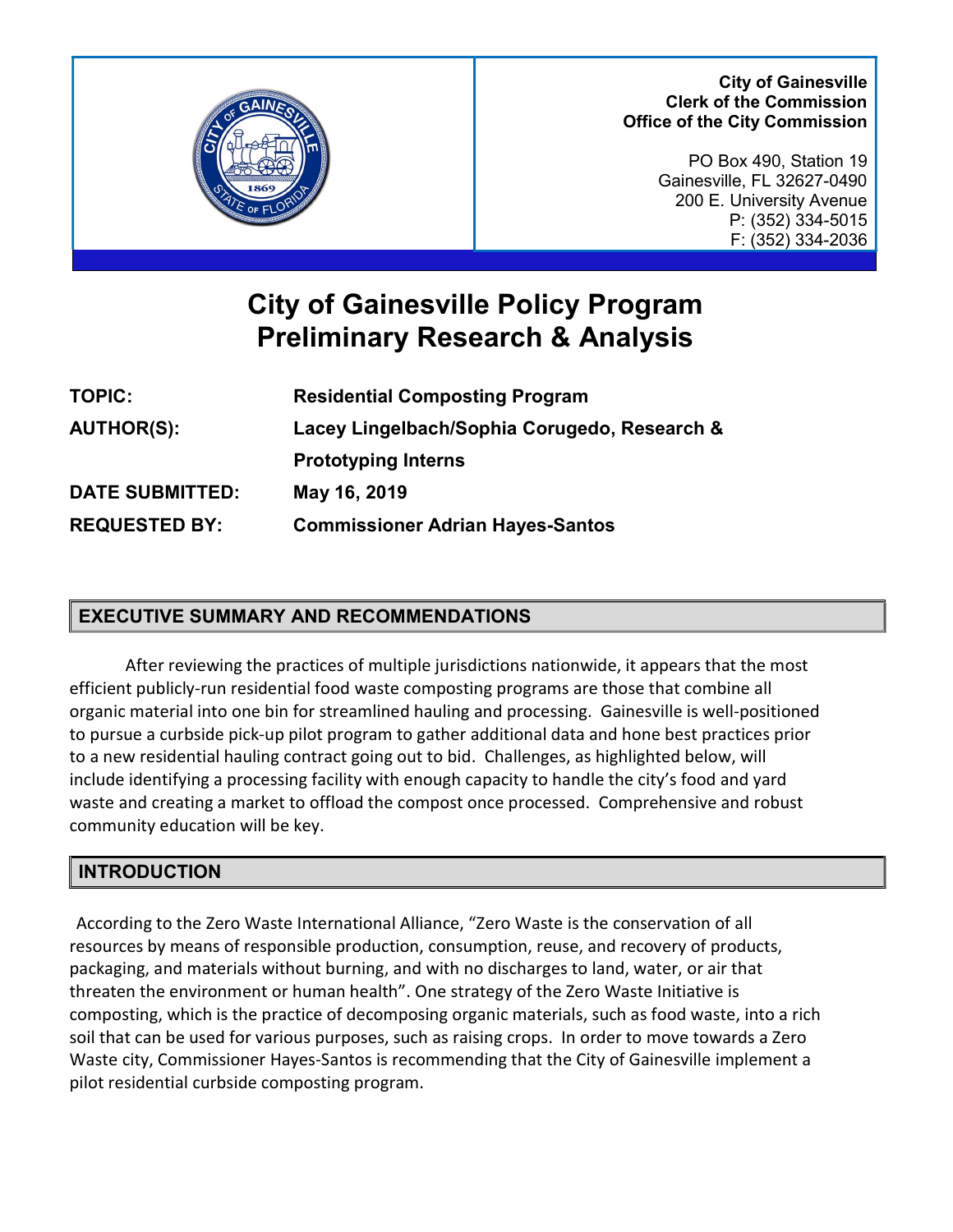## HISTORY/BACKGROUND INFORMATION

#### **Nationally**

Americans waste around 25% of all food purchases,<sup>1</sup> which has led to increased landfill hauls. In an effort to address this issue, an increasing amount of cities are implementing curbside composting programs. In the most recent survey from 2017, it was reported that there are 148 curbside composting collection programs in the United States, which is an 87% increase from 2014. Moreover, 20 states offer curbside programs to around 5.1 million households. These programs vary in structure such as standard (organic collections alongside trash and recycling), opt-in (residents have to sign up to receive the collection service), or mandatory (residents are required to receive the collection service). Of 71 programs surveyed, 54 respondents considered their program successful for reasons including meeting diversion goals, cost effectiveness, and avoided disposal costs.<sup>2</sup> For the municipalities, costs have been supported through grants and publicpartnerships to support pilot programs and the expansion of existing programs. Ann Arbor, Michigan was able to roll out a pilot program with \$9,000 in grant funding.<sup>3</sup> Meanwhile, Athens, Georgia, completed a 6-month pilot program which cost the City \$46,000, with \$12,900 of that being allocated towards educational purposes.<sup>4</sup> Despite the higher cost, with just the participation of 265 households, there was a diversion in organic waste of 22.3 tons. The city now estimates that with a population of 127,064, a city-wide composting program may cost around \$300,000 or more, with the intention of not only reducing food waste but making it so that the City to can experience reduced trash hauling costs.

#### The State of Florida

l

In 2016, organics accounted for 36% of Florida's waste stream. The state of Florida has addressed this issue through adopting the goal of achieving 75% recycling by 2020. Much of the organic recycling has been derived from compost made from solid waste, yard trash, animal byproducts and bio solids. These are processed at source-separated organic processing facilities (SOPFs). In 2016, Florida had around 260 SOPF facilities.<sup>5</sup> Despite these efforts, as of today the state of Florida is lacking facilities or means to process organic food waste.

## Alachua County and Gainesville

In 2009, the Alachua County Department of Public Works Division of Waste Management commissioned the Solid and Hazardous Waste Management Research Group at the University of Florida's College of Engineering to perform a municipal solid waste composition study.<sup>6</sup> The study, which was released in 2010, found that organics, like food waste, make up 18% of the waste stream. This percentage is joined by paper products at 29% and plastics at 16% to make up the greatest fraction of the overall waste in the county. More specifically, food waste, the target of

<sup>&</sup>lt;sup>1</sup> https://www.compostfoundation.org/c2c/Resources/C2C-Tools/Article/177/Food-Waste-Prevention

<sup>&</sup>lt;sup>2</sup> https://www.biocycle.net/2017/12/06/residential-food-waste-collection-access-u-s/

<sup>&</sup>lt;sup>3</sup> https://www.wastedive.com/news/2-midwestern-cities-advance-composting-programs/526260/

<sup>&</sup>lt;sup>4</sup> https://www.thepostathens.com/article/2019/01/athens-composting-pilot-program-city-council

<sup>&</sup>lt;sup>5</sup> https://floridadep.gov/sites/default/files/FinalRecyclingReportVolume1\_0\_0.pdf

<sup>&</sup>lt;sup>6</sup> http://www.alachuacounty.us/Depts/SolidWaste/Info/Update%20Documents/AC\_Report\_Feb\_2010\_2.pdf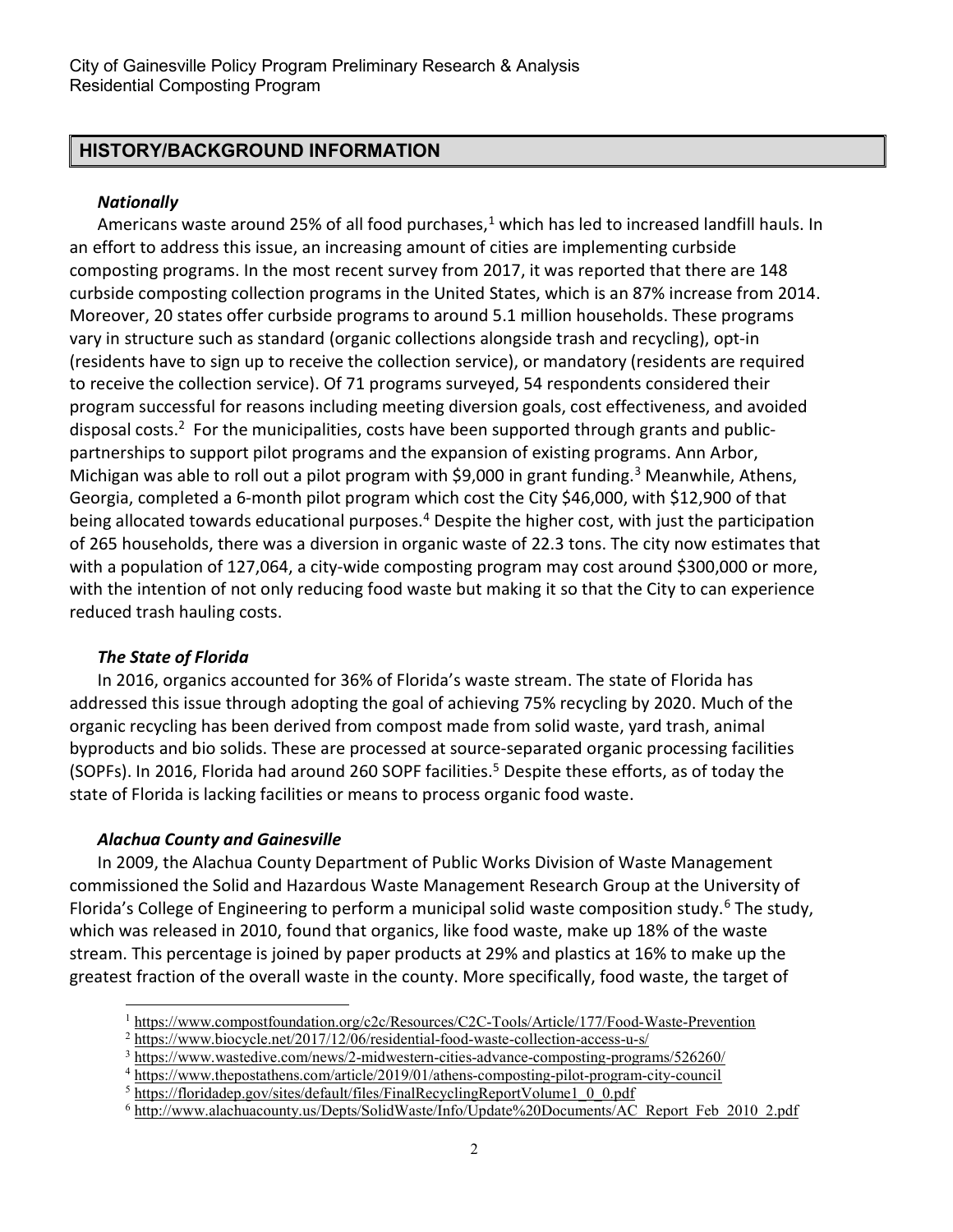composting for Zero Waste strategies, made up the largest subcategory in the solid waste stream at 14.3%. From the individual residential sources, organic materials such as food waste accounted for the second largest portion at 20%.

This report was also helpful for finding ways to increase the recycling rate of Alachua County, which was 37% in 2008. The state encouraged increasing these rates by establishing a state goal of a 75% recycling rate by 2020 in the Energy, Climate Change and Economic Security Act of 2008. The 2010 Alachua County report noted that food waste represents one of the greatest opportunities for source reduction since it found 26,432 tons of potentially recoverable food waste. The report also estimated that a food waste composting program would create an 8.98% potential increase in the recycling rate for the County.

In response, the City of Gainesville<sup>7</sup> and Alachua County<sup>8</sup> incentivized recycling through their Pay-As-You-Throw structure that is useful for modelling a residential composting program. This structure sets residents' curbside fee rates, which is included in their utility bill, based on the size of their garbage cart. Accordingly, the fee rates increase as the size of the bin increases. Thus, the program incentivizes citizens to divert their waste from the garbage cart through recycling in order to lower their utility bills. As of a 2016-2017 Business Plan report from the county's Solid Waste and Resource Recovery division, the County was at a 61% recycling rate.<sup>9</sup> Thanks to initiatives like these, Alachua County has risen to the top ten counties with a met or exceeded recycling rate in the State of Florida.

In the last couple of years Alachua County has created a service where county residents and groups can get free wire rolls to create their own at-home composting bins. They have since discussed the option of a curbside program, but the effort has been hindered by costs and feasibility issues. More recently, the County has been working on plans for a regional solid waste facility, including a composting operation, on a property behind the Leveda Brown Environmental Park but staff changes at the county seem to have stalled the project. Still, solid waste could potentially do some processing on site at city facilities, particularly for a limited pilot project. At the moment, the county is piloting the composting of street sweeping material which has been saving money in hauling and disposal plus producing a decent quality compost. That being said, the City needs to have a place to take and process collected food waste.

While the City of Gainesville has never offered a food waste composting program, it does offer a yard debris pickup service. The yard debris can be set out on the curb of a residence, where it is hauled by WCA Waste Corporation to Watson C&D for composting operations. Watson C&D presently takes all of the city yard waste and combines it with UF's food waste to produce compost. Watson, however, is still having some contamination issues and not consistently ending up with sellable quality material. It is unclear whether this facility is willing or available to accept additional food waste at this time. Until a facility can produce consistently high-quality compost, they will have difficulty selling it. Statistically speaking, agriculture quality compost has the greatest value, and landfill quality has the least. This issue will be of most importance if the City

l

<sup>7</sup>https://www.cityofgainesville.org/GOVERNMENT/CityDepartmentsNZ/Recycling/ResCurbside/tabid/110/De fault.aspx

<sup>&</sup>lt;sup>8</sup> www.hinkleycenter.org/images/stories/Alachua County Residential Composting Report.pdf <sup>9</sup>https://www.alachuacounty.us/Depts/Manager/Business%20Plan/Final%20Solid%20Waste%20and%20Resou rce%20Recovery%20Business%20Plan.pdf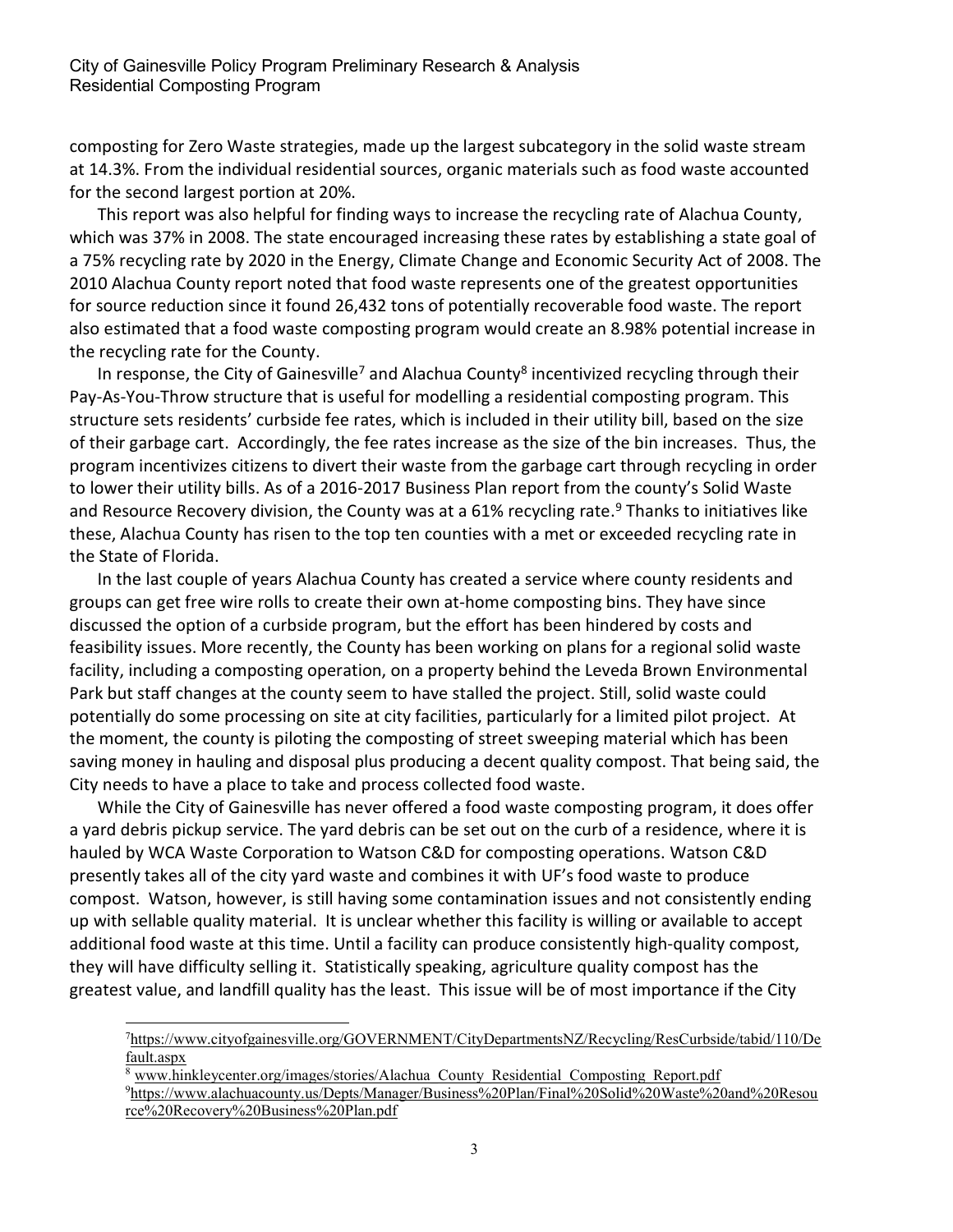works with a private composting facility that needs to offload the product in order to meet their bottom line. But, if the City is working with a publicly-owned facility, this might be less of an issue. The city's Department of Parks, Recreation, and Cultural Affairs is about to start testing whether compost would be useful in their fields and parks, in which case city and county facilities could be potential markets. Additionally, the City's residential hauling contract will go out to bid next year with a new contract beginning on 9/30/21. Running a pilot before this bidding cycle might provide useful information on how to structure the new contract when it comes to composting services.

The City of Gainesville Public Works Department suggests identifying one truck route (approximately 1,000 collections) to begin the pilot using metrics about which neighborhoods are most compliant with existing recycling services. With a pilot program there must be a major education campaign to help with the success of its implementation. One method may be to deploy carts and kitchen collectors so that yard waste and food waste are combined into one truck's collection. Gainesville's Public Works is awaiting a new audit on their routes so will have better metrics to make these decisions soon.

At the moment, locally, the most prevalent composting program occurs at the University of Florida. In 2013, the university was moving towards zero waste goals and began a composting program in the Ben Hill Griffin Stadium. The stadium used a separate bin for compost which WCA hauled to the Watson C&D operation in Levy County. Much of this compost was returned to the university to use with the turf on the football field as well as for research. Seeing its success, the dining facilities, particularly Fresh Food Company and Gator Corner Dining Services, started up a similar operation to divert the food waste that accumulated. In this operation, however, the University of Florida hauls the dining food waste itself instead of WCA due to cost. According to the Director of the Sustainability Office, Matthew Williams, and the Program Director, Liz Storn, the slow rollout of a composting program on campus has led to the diversion of about 450-500 tons of organic food waste per year. In looking towards further expansion, they are working on diverting food waste with dining facilities in the Reitz Union. Other than this, there have been minimal large scale composting operations here in Gainesville, Florida.

Generally, local efforts toward Zero Waste have been supported by local groups, such as Zero Waste Gainesville. However, the group emphasizes that the zero waste initiatives need to involve community education to show people the importance and the way to live sustainably. <sup>10</sup>

## PRELIMINARY RESEARCH AND FINDINGS

The following are examples of municipalities that have implemented curbside collection programs:

#### City of Seattle, Washington

 $\overline{a}$ 

Background: In 2005, the city began a food waste curbside collection program, where residents could place fruit and vegetable scraps in their yard waste carts.<sup>11</sup> To expand the compost

<sup>&</sup>lt;sup>10</sup> https://www.alligator.org/news/gainesville-pumps-brakes-on-waste-free-living-plans/article\_79dc4130-5cd7-11e9-9963-bbcb7a376604.html

<sup>11</sup> https://www.ecocyclesolutionshub.org/wp-content/uploads/2015/06/Curbside-Composting-Seattle-Washington.pdf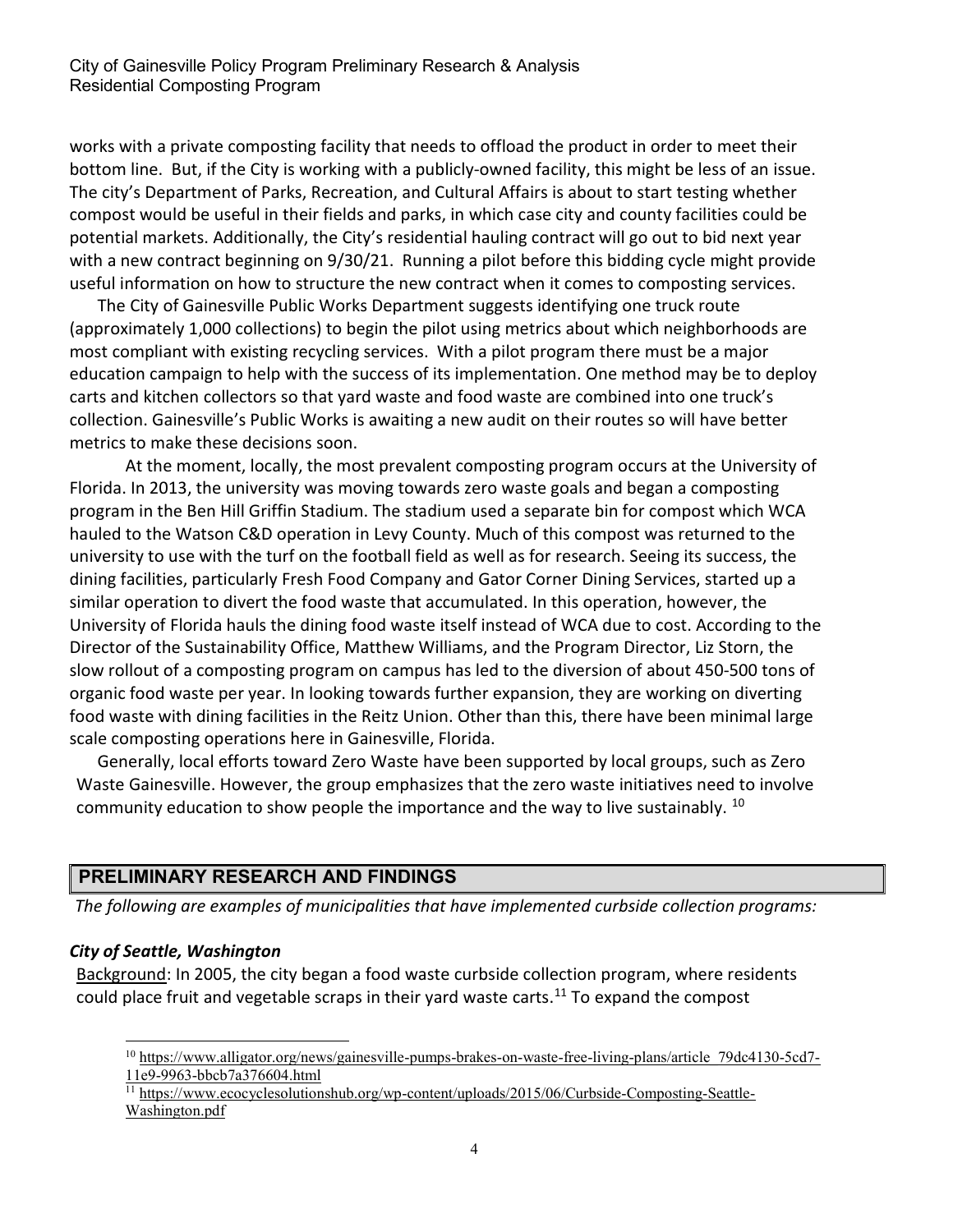program, the city performed case studies<sup>12</sup> on over 40 multi-family complexes that were given food waste bins for weekly collection and delivery to a local composting facility. In 2009, Seattle required all residential properties between 1-4 units to subscribe to food and yard waste collection, unless they would actively compost food and yard scraps in their backyard. In 2012, the city amended this requirement to include multi-family complexes with more than 4 units. In 2015, the city prohibited the disposal of food waste and compostable paper from entering residential, commercial, and self-haul waste streams and enforced it by a penalty.<sup>13</sup>

Program:<sup>14</sup> The city contracts with two haulers who collect compost and trash weekly, and recycling every other week. Residents are charged through a Pay-As-You-Throw Program for their food and yard waste cart depending on its size.

Results: Today, Seattle sends more than 125,000 tons of food and yard waste to composting processors annually. Most of the material is now turned into compost for local parks and gardens.<sup>15</sup>

#### Lessons Learned:

1.) When first implementing the curbside program, the top complaint from residents was the odor of the compost that sits waiting for pickup. In response, the City recommended to residents an easy, inexpensive solution of spraying the compost with vinegar and covering it with grass clippings. Since this recommendation, many residents have stopped complaining about the smell. 2.) It improved reporting of the waste stream and compliance by contractors through the 2015 ban on food waste entering the stream. This aided in the tracking of the effectiveness of the curbside program and the progress for its zero waste goals.

3.) The City improved the economic feasibility of the curbside program by creating a market for compost. Waste for compost is supplied through residential and commercial collection, collected by the haulers, and processed by separate facilities. The processing company returns the compost to the market by selling it to local home and garden stores for purchase.

## Outreach Tactics Used:

1.) Seattle Public Utilities offers free assistance to help residents recycle and compost. They also provide educational materials available in 15 languages both online and by request on what is accepted and what is not accepted, as well as tips on improving recycling and compliance.<sup>16</sup> 2.) The city has a program called "Friends of Recycling and Composting" (FORC) in which multifamily residences can ask to sign up to teach their fellow residents about recycling, food waste

and garbage and also ensure their building is in compliance with the city codes. In return, the volunteer receives a one-time \$100 credit on the building's Seattle Public Utilities bill.

 $\overline{a}$ <sup>12</sup> http://www.seattle.gov/Documents/Departments/SPU/Services/FoodYard/LookWhosCompo stingCaseStudy.pdf

<sup>&</sup>lt;sup>13</sup> https://www.ecocyclesolutionshub.org/wp-content/uploads/2015/06/Curbside-Composting-Seattle-Washington.pdf

<sup>&</sup>lt;sup>14</sup> https://www.ecocyclesolutionshub.org/wp-content/uploads/2015/06/Curbside-Composting-Seattle-Washington.pdf

<sup>&</sup>lt;sup>15</sup> http://www.seattle.gov/utilities/documents/plans/solid-waste-plans/about-solid-waste/ban-ordinances/foodwaste-requirements-faqs

<sup>16</sup> http://www.seattle.gov/utilities/services/food-and-yard/food-and-yard-waste-at-home/food-waste**requirements**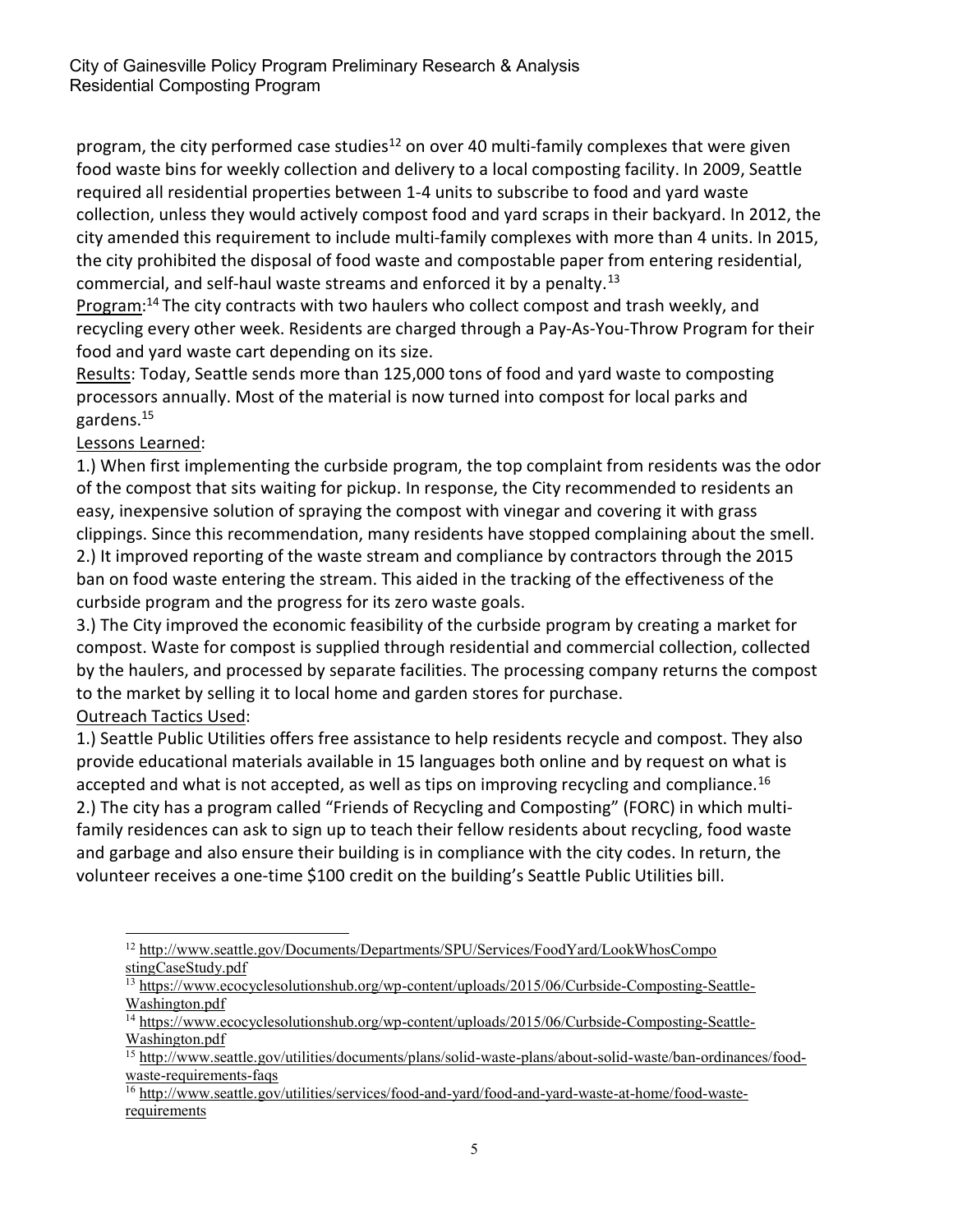### City of Portland, Oregon

Background: In 2007,<sup>17</sup> the Portland City Council adopted the Portland Recycles! Plan that directed the implementation of new residential recycling and composting programs. The second phase of the plan implemented a weekly curbside food scrap collection and every-other-week (EOW) curbside garbage collection through a pilot program that began in May 2010. The purpose of this pilot was to learn how to improve the curbside program before it was implemented citywide. The pilot serviced 2,000 households in four areas of the city that were selected based on demographics, geography, and service areas of the four haulers that helped with the program. It is important to note that the collection services provided to City residents is a franchise system, where the City limits the number of haulers and regulates their rates. Also, the City runs a similar Pay-As-You-Throw system as the City of Gainesville for the containers.

Program: The pilot involved the collection of food scraps, including grains, breads, meat, bones, and dairy, in green roll carts commingled with yard debris. The residents received kitchen pails to collect and transfer food scrap to the green cart. This cart was collected weekly while garbage moved to every-other-week, at the same monthly rate residents were paying before, to help motivate residents to reduce their municipal solid waste by diverting organic waste to their compost bins. However for double the monthly rate, residents could keep garbage collection at weekly. After the food scraps and yard debris are collected they are taken to one of the two publicly-owned transfer facilities in the Portland Metropolitan area.

Results: The pilot program proved to be a great success. According to the Food Scrap Curbside Collection Pilot Summary Report in October 2018:<sup>18</sup>

1) Over 75 percent of pilot survey respondents indicated they were participating regularly 2) 87 percent of pilot survey respondents said they were satisfied with their curbside collection service

3) Almost half of the food scraps generated in the pilot area were diverted into the green roll cart for composting

4) Garbage collected in the pilot areas dropped by 30 percent

5) On pick-up day, just 60 percent of garbage containers set out at the curb in pilot areas were completely full

After the pilot, the city expanded the program to be offered everywhere, where it has continued to be successful. In a report from May 2018, it was projected that the average organic (food waste and yard debris) disposal weight was going to be 1048 pounds per year for FY18-19. <sup>19</sup> Lessons Learned:

1) The City learned it is important to acknowledge the magnitude of the change to people's expectations and habits to help them transition. Although many households were not satisfied with every-other-week garbage collection, after a year of the city working with the communities, the vast majority of pilot households had adjusted and were satisfied with the new program. 2) They found the option for weekly garbage through a double monthly rate was not used by many of the customers and it became costly and inefficient to keep up. So, they took it out when they rolled out the citywide program.

 $\overline{a}$ <sup>17</sup> https://www.portlandoregon.gov/bps/article/380681

<sup>18</sup> https://www.portlandoregon.gov/bps/article/380681

<sup>19</sup> https://www.portlandoregon.gov/bps/article/683962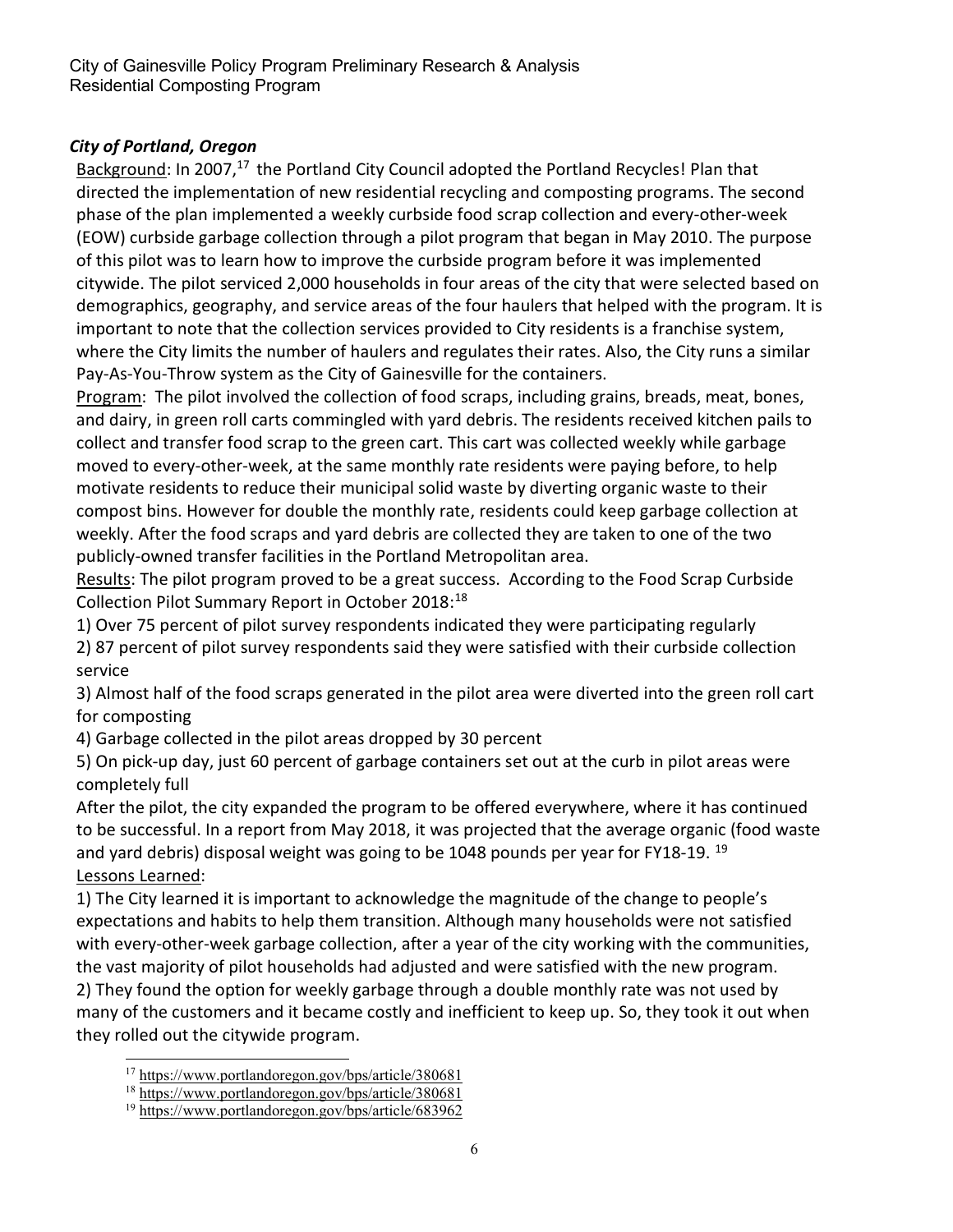## Outreach Tactics Used:

1) Before the pilot began, the pilot households were mailed an official letter from the City of Portland telling them they were part of the pilot program and their system was changing. The letter included two colorful inserts with FAQs and program information.

2) Pilot residents also received a cart tag that was place on the garbage or roll cart to alert them that their services were changing beginning in May.

3) The week before the program began, the pilot customers received a tool kit delivered in a 2 gallon kitchen pail for collection food scraps that had a guide to the new system, a collection schedule, and a magnet.

4) The City reached out online through a webpage with FAQs, a customer feedback form, and online e-schedule to help residents find their collection schedule.

5) The City trained customer service for assisting calls designated for the pilot programs hotline.

6) The City stayed in touch during the course of the pilot program through newsletters that detailed what materials were allowed in the compost roll cart and that provided details on the citywide rollout and evaluation of the pilot.

## City of San Francisco, California

Background: In 1996, San Francisco became the first city in the nation to establish a large-scale composting program. It started this program mostly with commercial businesses where food waste was concentrated, such as schools, restaurants, and supermarkets. However, in an effort to realize the feasibility of expanding the program to residential areas, the city conducted pilot programs in 2002 and 2004.

Program: In these pilot programs, they took a few neighborhoods and distributed a third curbside bin that was green for food scraps, yard vegetation, and soiled paper products, as well as a kitchen collector. They worked with the sole hauler in the area, Recology, to collect this compost. Recology, whose rates are regulated by the city, had a hand in developing the pilot program and was incentivized to do better at monitoring the collection to become more efficient in these piloted areas. Recology would take the waste to one of the two composting facilities that existed in the area.

Results: Due to the success of the pilot programs, the City implemented a mandatory recycling and composting policy for residents and businesses in 2009. This mandate is similar to the one seen with the City of Seattle. They also included a Pay-As-You-Throw program into their collection services for solid waste, compost, and recycling. Today, 255,500 tons of organic waste are diverted annually from the landfill.<sup>20</sup>

## Lessons Learned:

1) The city learned that a residential curbside composting program is expensive and takes time in creation and acceptance by residents.

2) The city found that it was easier to transition to a residential collection by starting a program focused on collecting from places where compost materials are concentrated, like institutions, schools, supermarkets, and restaurants. In residential areas, food is not highly concentrated and consolidated. So, it is not always economically feasible for the collection service to start collecting

 $\overline{a}$ 20 https://www.nrdc.org/resources/san-francisco-composting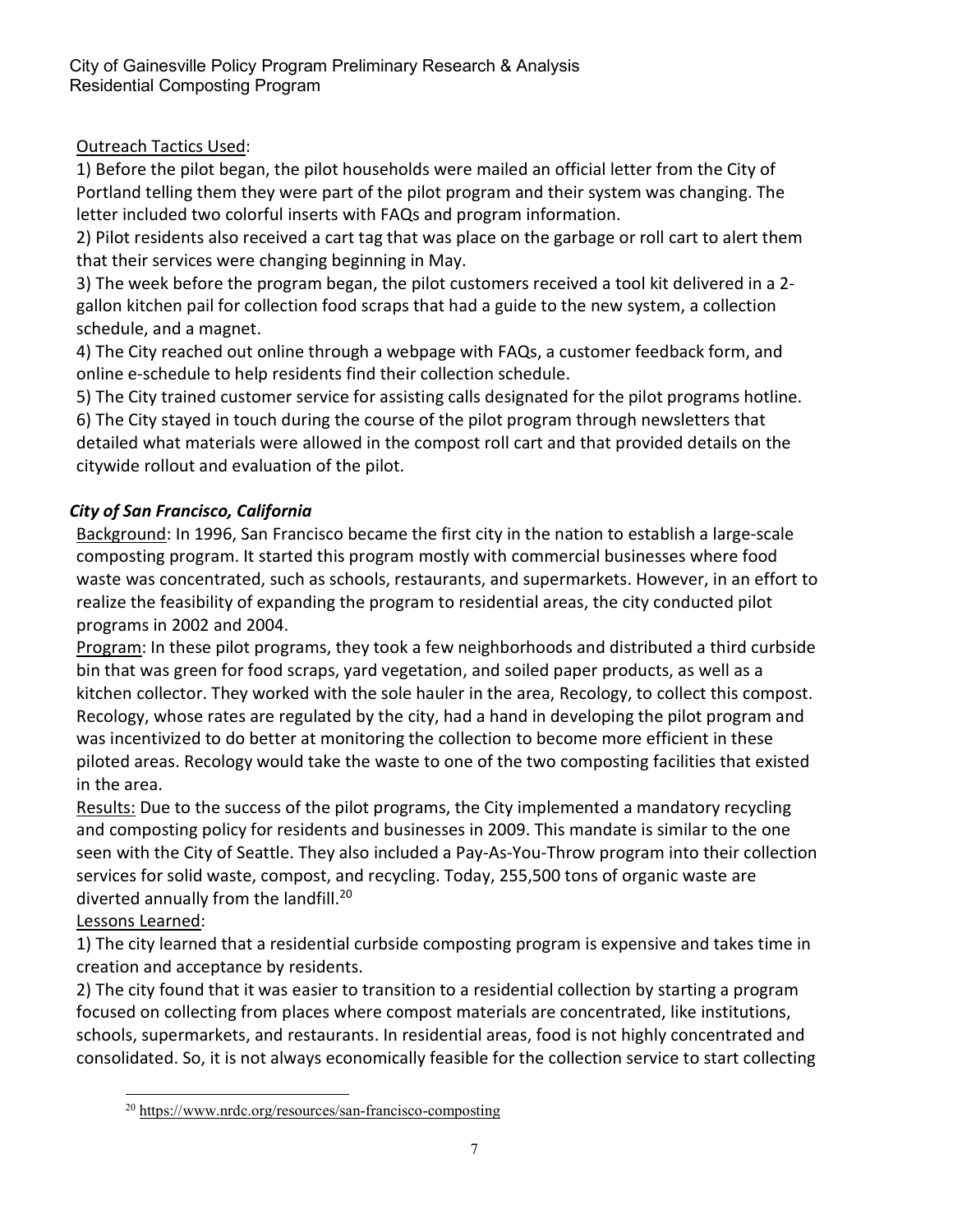when trucks cannot even be filled. However, it is more feasible for the collection trucks to collect from commercial places because the food is concentrated and the trucks can be filled quicker 3) The city received complaints about the smells and "ick" factor of composting. In response, they promoted using compostable bags.

4) The original kitchen pail given to residents was sealed tight. They found this to be a mistake because the food rotted. So, they moved to an aerated pail, where material could evaporate and rotting could be slowed down in time for collection.

5) It is important to consider the efforts towards waste reduction. Prior to the 2009 mandate, the City passed a Food Service Waste Reduction Ordinance in 2006 that required restaurants and food vendors to use recyclable or compostable food service ware and prohibited the use of polystyrene. Then, in 2007, they required supermarkets and drugstores to use compostable plastic, recyclable paper, or reusable checkout bags. According to the city, this reduction in plastic in the city helped to reduce contamination in the discard stream. It also helped to encourage and promote the acceptance of composting by businesses and residents.

6) Lastly, the city learned it is necessary to plan, permit, and build modern compost facilities in order to successfully implement an urban compost collection program.

## Outreach Tactics Used:

1) Many online resources are currently made available to residents and businesses, including an online recycling database and webpages filled with the detailed FAQs.

2) The city initiated a door-to-door multilingual outreach program, funded by hauler fees, in which trained personnel visit residents and teach them how to properly manage their discards.

3) They use simple, customizable color-coded signage on the bins and kitchen pails.

4) They also focused on a food-waste reduction education campaign, where they highlighted the environmental benefits of compost and its importance to reaching zero waste instead of just telling people what to put in each bin.

## City of Berkley, California

Background: With a population of 122,000 and a large public university, the City of Berkley is comparable to the City of Gainesville. In 2007, the Berkley expanded its weekly yard waste collection to include food scraps. This was driven by its goal of reaching Zero Waste by 2020 and its climate action goal to reduce emissions 33% from 2000 levels by 2020.

Program: Through the new program, residents received a 32 or 64 gallon green cart as part of their standard trash service where they could place all food scraps, yard debris, soiled paper and compostable plastics. All solid waste, recycling, and green carts are picked up weekly. Also, Berkley has an agreement with its compost processor, Recology/Grover, to return up to 5% of processed organics back to the community as finished compost. This is used by the city's parks department as well and is made available for free residential pickup every last Saturday of the month from February through October. Also, the city owns and operates its own transfer states that processes refuse, recycling, and yard and food waste.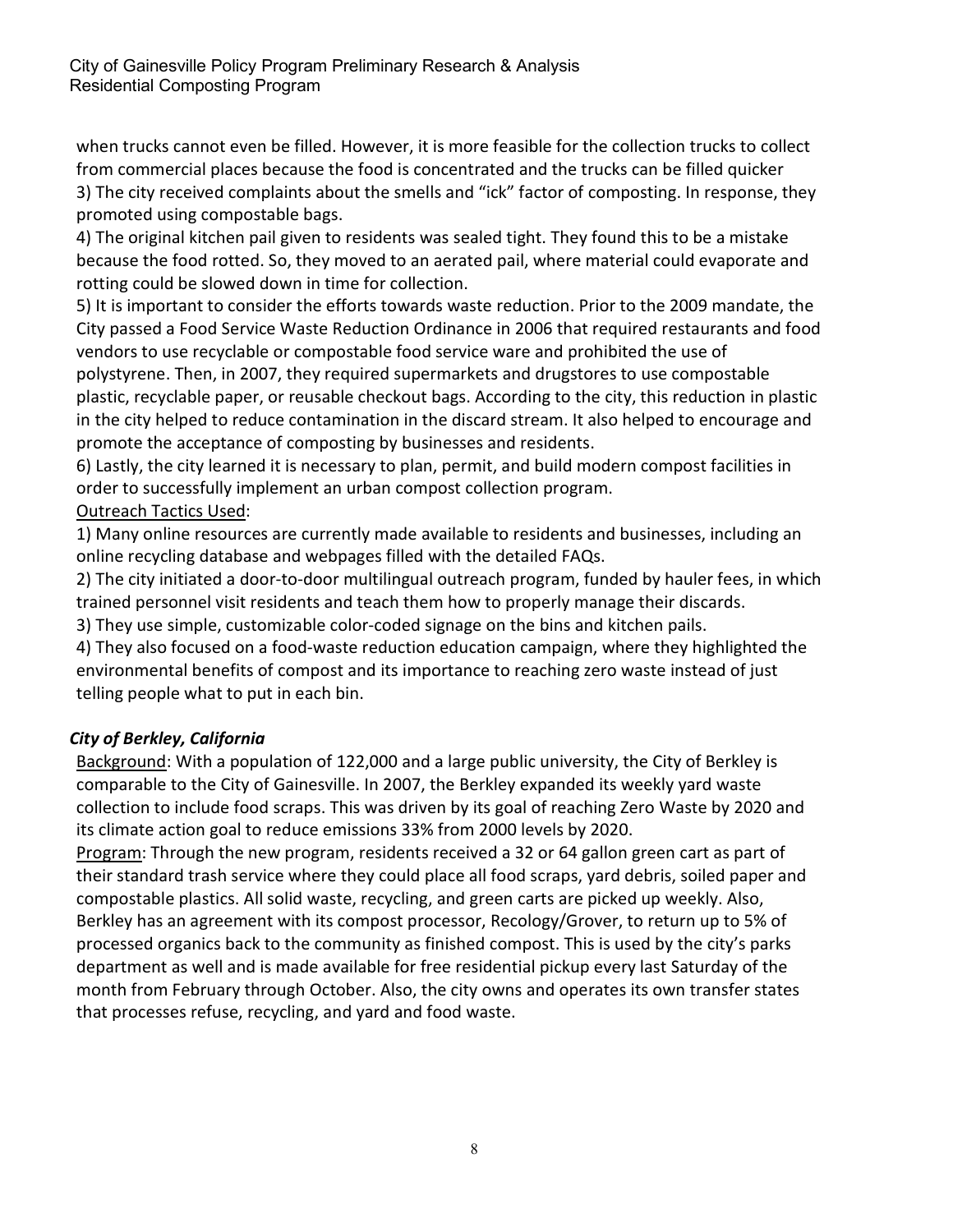Results: Initially when the program rolled out, the city saw a 33% increase in the amount of organic materials collected and an 11% decrease in trash.<sup>21</sup> Since 2013, the city has kept a steady diversion rate of about 75%.<sup>22</sup> On top of this, since 2013, compost has increasingly been the highest tonnage in residential curbside collection.<sup>23</sup>

#### Lessons Learned:

l

1) It was helpful to have the educational materials subsidized by the County's grant program which detailed the cost of outreach materials and an indoor kitchen collection pail labeled with a list of acceptable materials.

2) The program has gained support from many residents because some of the compost is returned to the community for schools, community gardens, and individual homes.

3) It has been difficult to sort out compostable bio-plastics from the organic compost. So, many of the laborers remove all plastics from the compost before sending it to the solid waste disposal area, as it is also not approved by the USDA's National Organic Program.

4) Although the program has been successful, the city is currently working on plans to ensure that the transfer station collections and processes have low greenhouse gas emissions. Outreach Tactics Used:

1) The County of Alameda's Waste Management Authority Source reduction and Recycling Board provides education and outreach services throughout the county on food waste including financial

and technical assistance to cities to help implement residential food scrap collection programs. 2) The County also conducts audits of green waste carts bi-annually to measure individual jurisdiction participation. There are 14 jurisdictions participating with different haulers and franchises such as WM, but in general some use the same transfer station. Once a month all the jurisdictions come together to discuss what they are doing and compare franchise agreements and what they include.

3) They also conduct studies and surveys on residential participation to evaluate and improve the program's implementation.

4) The city has online resources, a customer service hotline relating to collection services, and an infographic in three languages on what can and cannot be added to the green cart.

5) The city has encouraged not only the action of diverting food waste, but the use of the compost through its free compost giveaway program at the end of the month.

<sup>21</sup> https://www.ecocyclesolutionshub.org/wp-content/uploads/2015/06/Curbside-Composting-Berkeley-California.pdf

<sup>22</sup> http://www.stopwaste.org/sites/default/files/CoIWMP%20update%202017%20Final%201.pdf

<sup>&</sup>lt;sup>23</sup> https://www.cityofberkeley.info/uploadedFiles/Public\_Works/Level\_3\_-

Solid\_Waste/Zero%20Waste%20Division%20Metrics%20Presentation%20Zero%20Waste%20Commission% 2010.22.18.pdf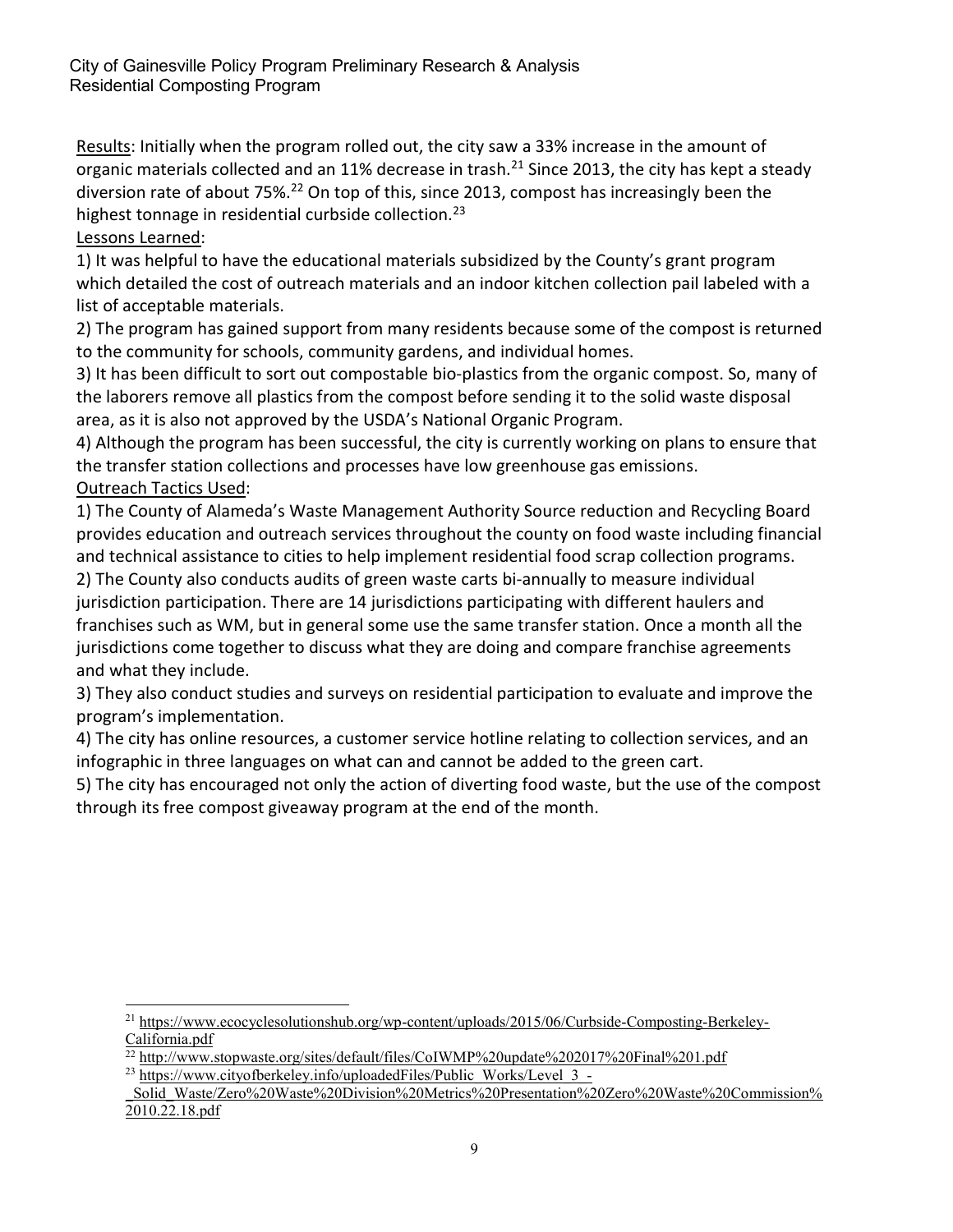# PRELIMINARY COST/BENEFIT ANALYSIS

## Benefits<sup>24</sup>

Environmental

- Second-most preferred method for managing waste. <sup>25</sup>
- Reduces the amount of waste deposited into local landfills
- Decreases pollution potential and increases land space
- Using composts makes the soils stronger biologically, physically, and chemically, which helps prevent and remediate pollution.

## Social

- Opportunity for community involvement as it is a local level operation
- A gateway for furthering other environmental initiatives as it introduces 'green' values into the community and households
- Curbside composting provides equality to residents who do not have the space or time to compost.

## **Economic**

- Extends the longevity of landfills and delays the construction costs of new ones
- Reduces and avoids landfill tipping fees and the collection/transportation costs
- Creates a marketable product with jobs for those involved in the pickup, processing, and distribution of the compost
	- According to a study by the Institute for Local Self-Reliance in 2013, composting operations in Maryland sustained more total jobs that the state's incinerators.<sup>26</sup>

## $\mathsf{Costs}^{27}$

Environmental

- The nutrient value of compost is lower than chemical fertilizers, and its composition is highly variable.
- Long-term and/or heavy application of composts to agricultural soils has been found to result in salt, nutrient, or heavy metal accumulation and may adversely affect plant growth, soil organisms, water quality, and animal and human health.

## Social

- Agricultural users have concerns about compost contaminants, especially made with solid wastes, that may seep into the food supply if it is used on food crops
- Educational materials need to be extensive to ensure residents are compliant and not contaminating the waste streams with items that cannot be composted.

l <sup>24</sup> http://www.fftc.agnet.org/library.php?func=view&style=&id=20110804100401&print=1

<sup>&</sup>lt;sup>25</sup> https://www.epa.gov/smm/sustainable-materials-management-non-hazardous-materials-and-wastemanagement-hierarchy

 $\frac{26 \text{ https://ilsr.org/wp-content/uploads/2013/05/Pay-Dirt-Report.pdf}}{26 \text{ https://ilsr.org/wp-content/uploads/2013/05/Pay-Dirt-Report.pdf}}$ 

<sup>&</sup>lt;sup>27</sup> http://www.fftc.agnet.org/library.php?func=view&style=&id=20110804100401&print=1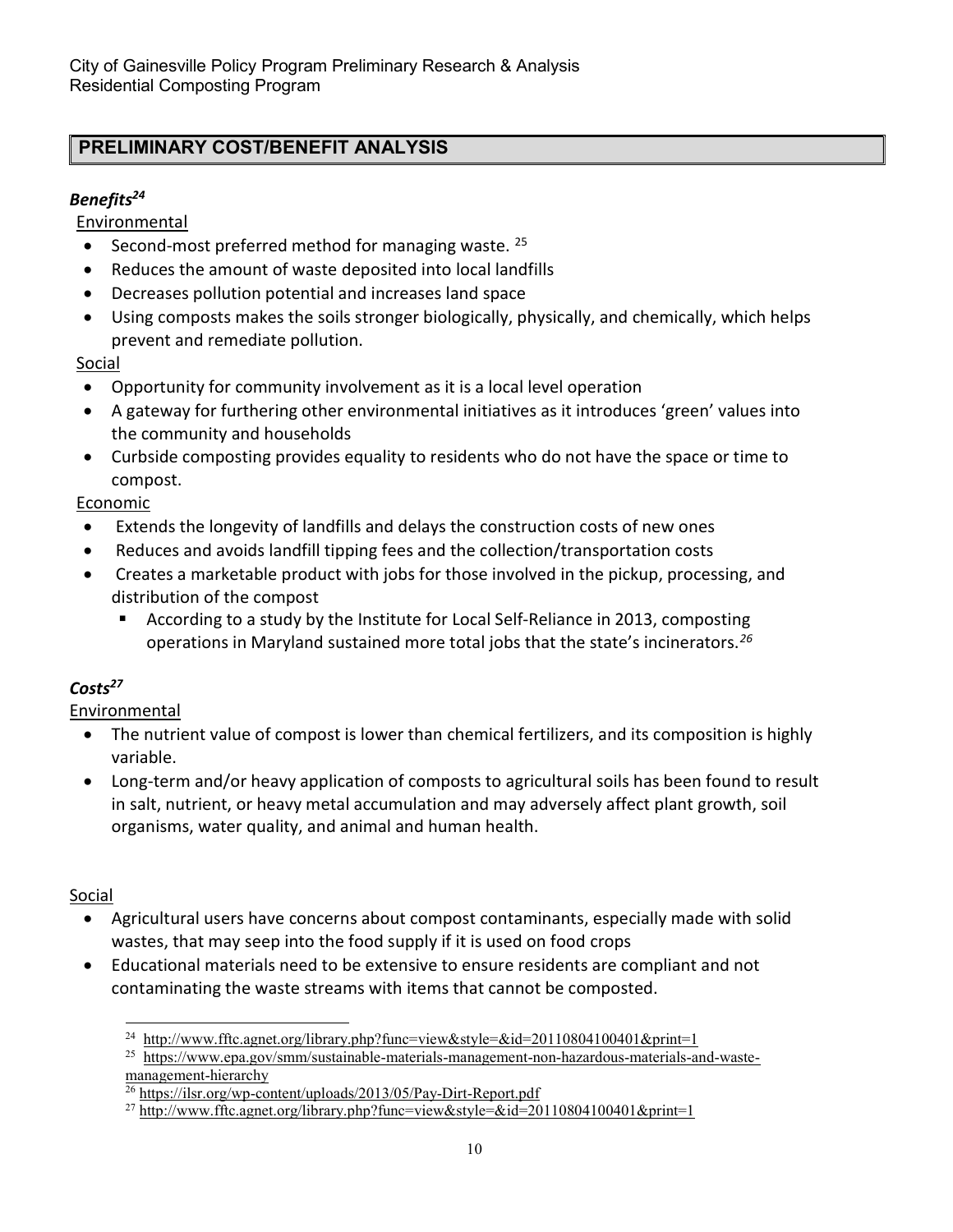• Residents are deterred by the "ick" factor.

## Economic

- The product is weighty and bulky, which makes it expensive to transport
- Cost of compost in the area is high at \$25/30 yards according to a Watson C&D representative
- The Gainesville area needs an organic waste processing facility, which can be expensive.

# PRELIMINARY AND ILLUSTRATIVE LIST OF POTENTIAL STAKEHOLDERS

#### People Interviewed

- Brad Avery, former WCA employee
- Jim Bacom, Watson C&D Sales Manager
- Arianne Sperry, Portland Recycles! Coordinator
- Kevin Drew, City of San Francisco
- Matthew Williams, Direct of the Office of Sustainability at UF
- Liz Storn, Program Coordinator for the Office of Sustainability at UF
- Steve Joplin, Solid Waste, City of Gainesville's Public Works Department

#### Potential Partners

- United States Composting Council, a national, non-profit trade and professional organization promoting the recycling of organic materials through composting
- Sustainable UF
- Solid Waste Division of the City of Gainesville
- Dr. Ann C. Wilkie, Leader of the BioEnergy and Sustainable Technology Laboratory at the University of Florida
- Zero Waste Gainesville

## RECOMMENDED POINTS FOR FURTHER RESEARCH/DISCUSSION

Preliminary Challenges Identified through this Research Include:

- The need for a local facility to process the required volume of compost
- Identifying markets for the finished composting product. The product's quality affects its value and quality is impacted by factors beginning at source separation.
- A comprehensive education campaign will be necessary to ensure consistent compliance.

## ADDITIONAL RESOURCES

 City Codes Ch. 27, Article III – Recycling; https://www.cityofgainesville.org/PublicWorks/ProgramsandServices/Recycling/PERecyclin gProcess.asp